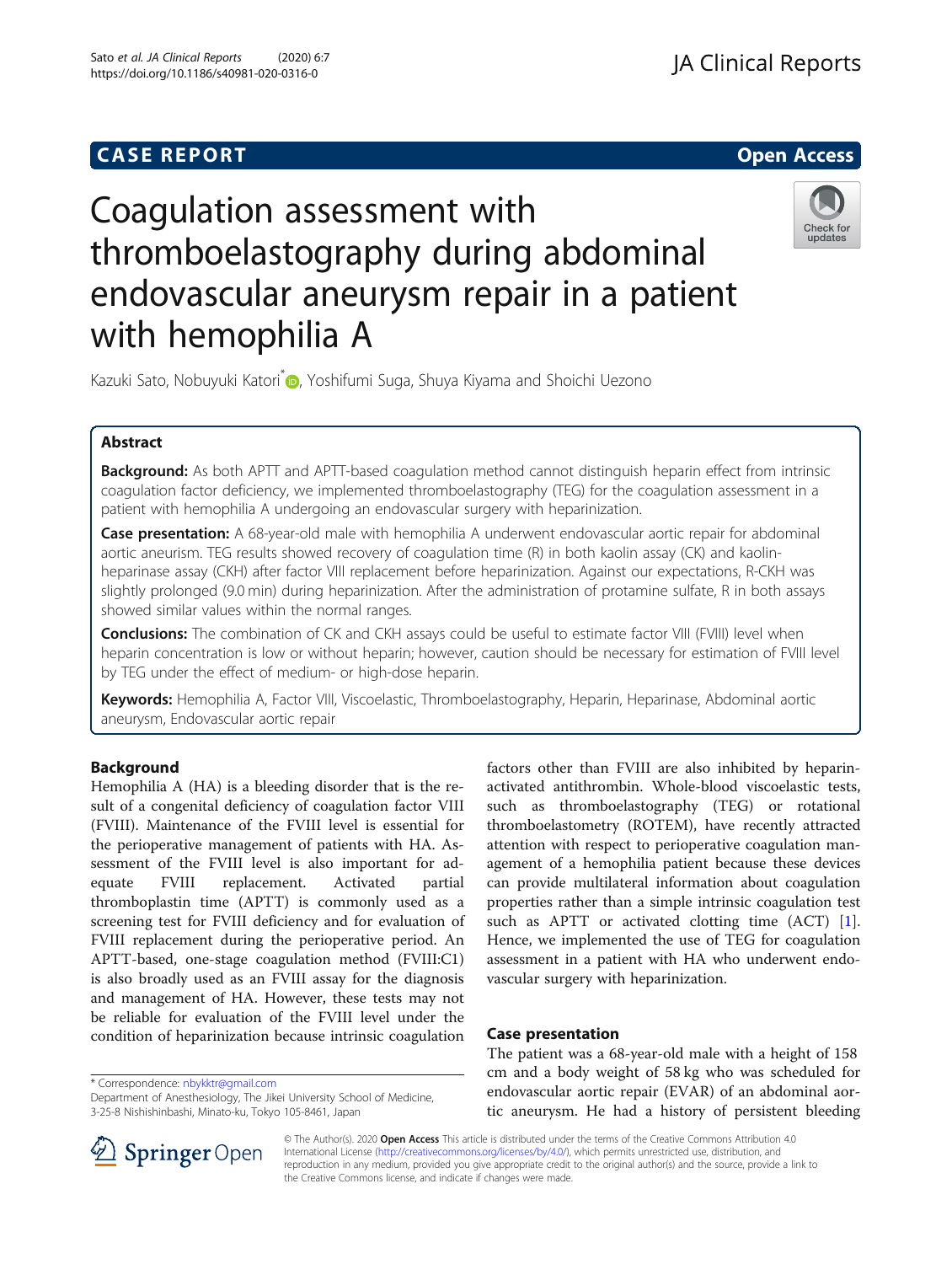after a tooth extraction at the age of 63 years and received a diagnosis of HA after hematologic examinations. Since that time, he had been treated with FVIII concentrate when he had bleeding owing to a gastric ulcer and when he underwent a colonic polypectomy, although regular concentrate therapy was not implemented because his FVIII level was > 5%. Preoperative coagulation tests indicated a prolonged APTT of 46.8 s and a normal prothrombin time-international normalized ratio of 1.0. His FVIII level was as low as 8%, indicative of mild hemophilia. According to the guidelines for hemostasis strategy for patients with hemophilia without inhibitor published by the Japanese Society on Thrombosis and Hemostasis [\[2](#page-4-0)], we planned the following perioperative FVIII replacement protocol: bolus injection of 3000 IU (50 IU/kg) FVIII followed by continuous intravenous infusion at a rate of 240 IU/h (4 IU/kg/h) for 24 h, bolus injection of 6000 IU/day for 5 days after surgery, and bolus injection of 3000 IU/day for the next 3 days.

Anesthesia was induced with propofol and rocuronium and was maintained with desflurane and continuous infusion of remifentanil. After tracheal intubation and before surgery, we administered a bolus intravenous injection of 3000 IU recombinant FVIII (ADVATE®; Shire, Basingstoke, UK) followed by continuous infusion per the protocol. ACT (normal range, 90–150 s) (Hemochron™ Signature Elite, Instrumentation Laboratory, Bedford, MA, USA) was measured to monitor heparin anticoagulation after the FVIII bolus injection, before unfractionated heparin injection, every 30 minutes

during heparinization, and after protamine injection (Fig. 1). Whole-blood coagulation was also examined by TEG (TEG® 6s, Haemonetics®, Braintree, MA, USA) at 4 points: before and after bolus injection of FVIII, after heparin injection, and after protamine injection (Fig. 1). The TEG procedure was performed with a global hemostasis cartridge that includes 4 kinds of assay: CK, CKH, CRT, and CFF. The CK assay is a kaolin-activated assay that examines whole-blood coagulation as a result of activation of intrinsic coagulation factors including FVIII. The CKH assay is a kaolin-activated assay with heparinase which can eliminate effect of heparin in a blood sample that enables to assess the presence of heparin by comparing results between CK and CKH. The CRT assay is a coagulation assay that is activated by both intrinsic and extrinsic activators and allows for rapid evaluation of clot strength. The CFF assay is a functional fibrinogen assay that isolates the fibrin contribution to clot strength and is usually used in conjunction with CK to assess the relative contributions of platelets and fibrinogen to overall clot strength. The reaction time (R) and maximum amplitude (MA) for each assay were evaluated for coagulation management. The R value for CK (reference range, 4.6–9.1 min) is the latency from the start of the assay to initial fibrin formation, which corresponds to APTT. The MA represents the ultimate strength of the clot, which consists of a cross-linked fibrin mesh and activated platelets, although the MA for CFF represents the fibrin mesh strength without the platelet contribution.

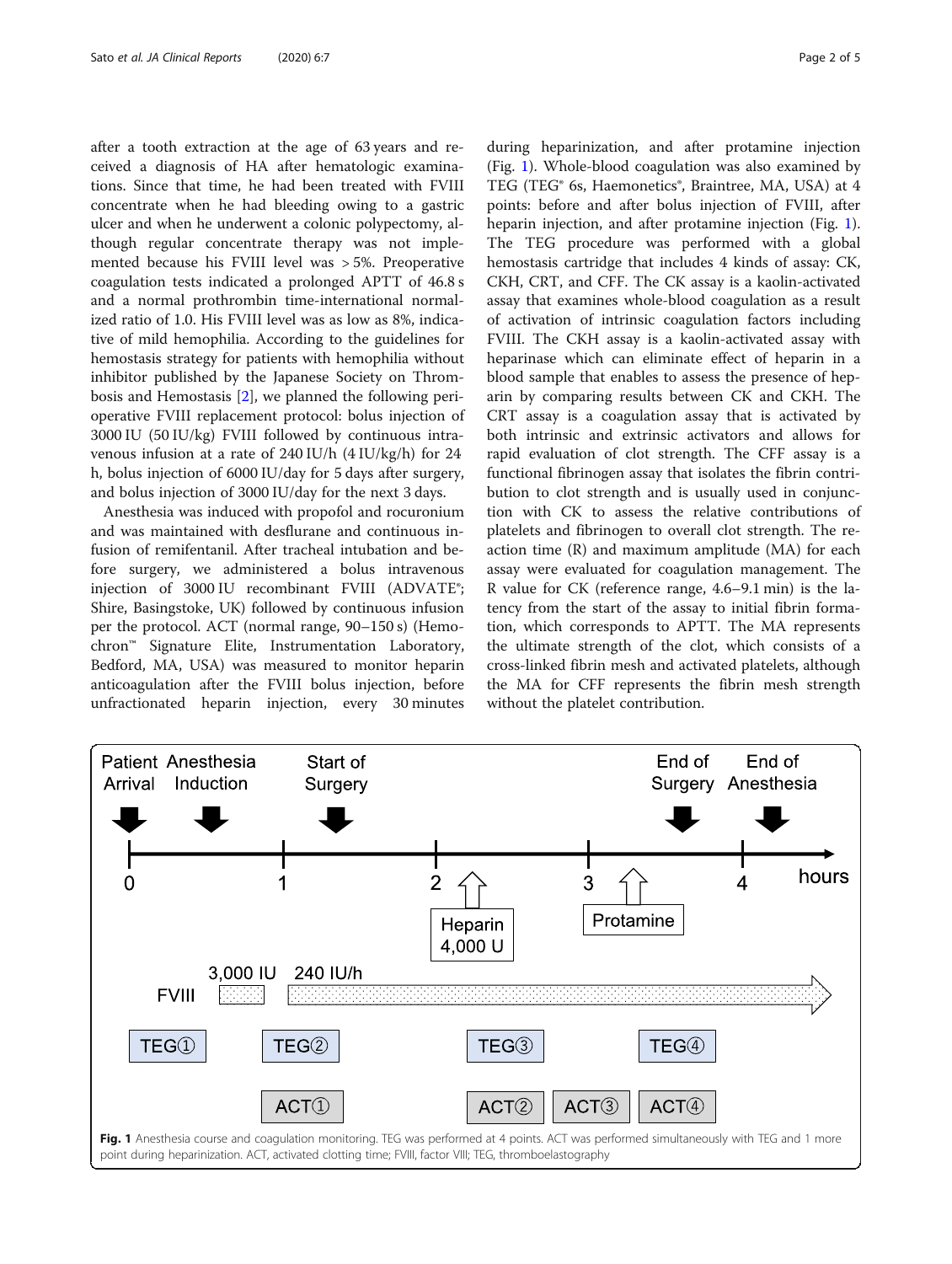<span id="page-2-0"></span>The results for TEG before administration of FVIII concentrate showed prolonged R values for CK and CKH (10.8 and 9.2 min, respectively) and normal R value for CRT (0.6 min) (Fig. 2a), which indicated retardation of thrombin generation via intrinsic pathway due to FVIII deficiency. After the bolus injection of FVIII concentrate, the R values for CK and CKH were normal (6.4 and 6.0 min, respectively) (Fig. 2b), similarly to the results of normal ACT (124 s), which indicated recovery of

thrombin generation as a result of FVIII replacement. After administration of 4000 units of unfractionated heparin, a target range for ACT of 200 to 250 s was achieved. The R for CK (R-CK) was extremely prolonged (unmeasurable), which was presented as a flat line with absent clot initiation in the TEG waveform (Fig. 2c). The R values for CKH and CRT (R-CKH and R-CRT) were also prolonged (9.0 min and 2.2 min, respectively) (Fig. 2c) after heparinization. After the administration of



Fig. 2 TEG waveforms and numerical values of TEG parameters. a TEG data before administration of FVIII concentrate. The R values for both CK and CKH were prolonged, owing to FVIII deficiency. **b** TEG data after FVIII replacement. The R values for both CK and CKH became normal. c TEG data after heparin administration. The R value for CK was significantly prolonged, owing to the effect of heparin, although that for CKH was also prolonged by 0.7 min. d TEG data after protamine administration. The R values for both CK and CKH were normal. All TEG parameters showed normal values, indicating adequate heparin reversal and preserved levels of coagulation factors including FVIII. Reference ranges for each parameter are indicated within brackets. FVIII, factor VIII; MA, maximum amplitude; R, reaction time; TEG, thromboelastography; NA, not applicable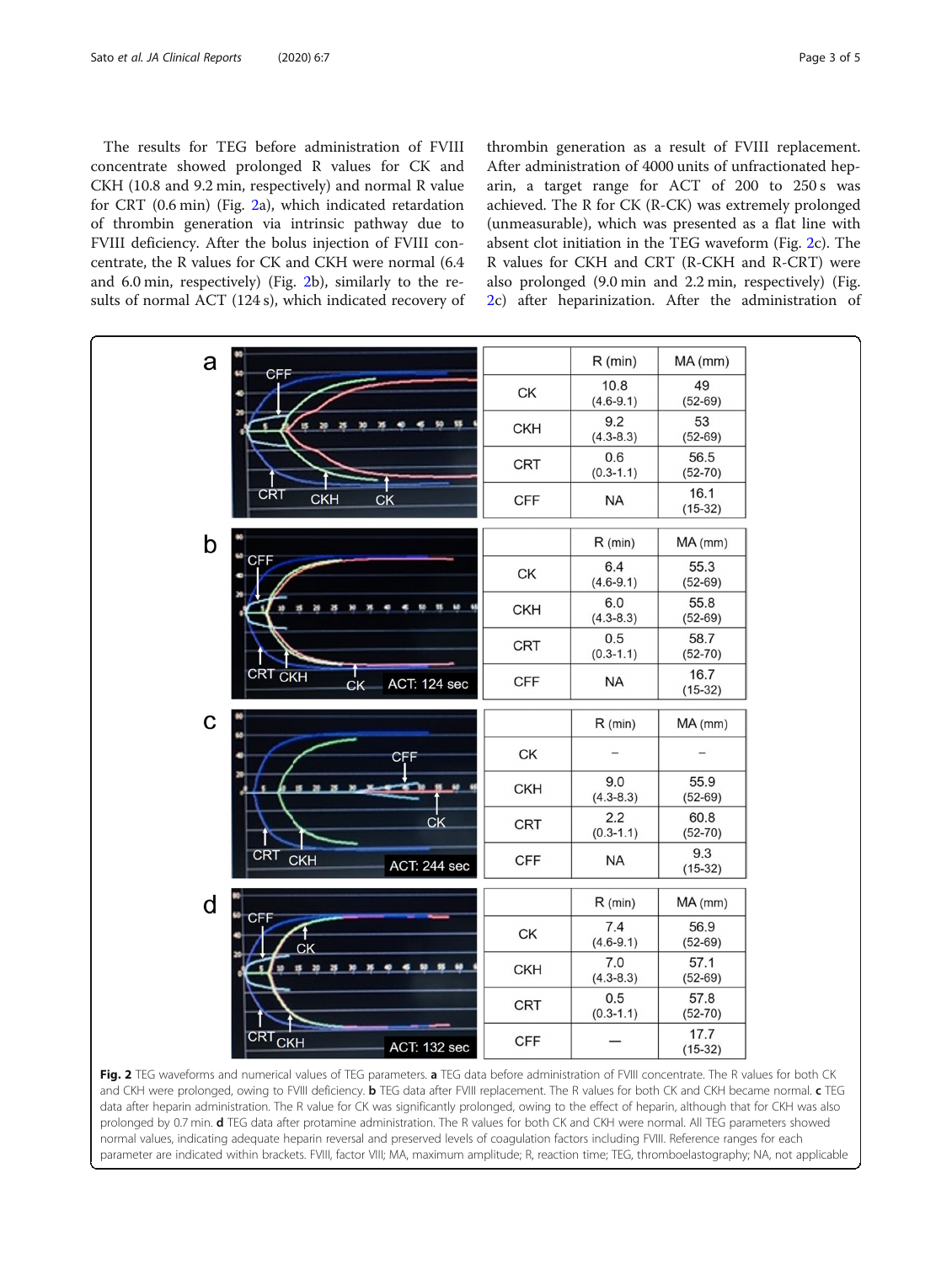protamine for the reversal of heparin, R-CK, -CKH and -CRT were within normal ranges (7.4, 7.0, and 0.5 min, respectively) (Fig. [2](#page-2-0)d) as well as normal ACT (132 s). The MA showed normal values for all assays after protamine injection, which indicated that coagulation factor levels, including FVIII and fibrinogen, were maintained at the end of EVAR. The FVIII replacement was continued after surgery, according to the protocol. The postoperative course, including hemostasis, was fair, with no complications.

### **Discussion**

The maintenance of an adequate level of FVIII is essential for the perioperative management of patients with HA. The recommended level of FVIII to achieve adequate hemostasis during surgery differs depending on the surgical procedure and associated bleeding risk. It is usually considered the risk of perioperative coagulopathy and bleeding is lower in EVAR than in laparotomic aortic repair, but we set a peak target level for FVIII at 100% during surgery, considering the possible risk of conversion from EVAR to laparotomy. Gautier et al. have published a similar case report and described EVAR was advantageous to the standard laparotomic surgery in respect to less need for FVIII concentrate in the perioperative period [\[3](#page-4-0)]. But they experienced the development of a hematoma at the femoral artery access site on the first postoperative day.

There are 3 laboratory tests to evaluate FVIII level: FVIII:C1, a 2-stage coagulation method, and a chromogenic assay [\[4](#page-4-0)]. Although FVIII:C1 is most broadly used in many hospitals, including ours, because it is simple and is also recommended as a perioperative assay by the guidelines [[2](#page-4-0)], it may underestimate the FVIII level in heparinized blood because some of intrinsic coagulation factors other than FVIII are inhibited by heparin-bound antithrombin [[5\]](#page-4-0). Thus, evaluation of the FVIII level by FVIII:C1 is not accurate during heparinization or in case of insufficient heparin reversal. The APTT or ACT assay could be a surrogate for FVIII:C1, as indicated in the guidelines [\[2\]](#page-4-0), but these are also affected by heparin. TEG and ROTEM can perform several different assays simultaneously: intrinsic activation, extrinsic activation, intrinsic activation with heparinase, and functional fibrinogen assay. Because total evaluation of these test results could make it comprehensive to understand the cause of perioperative coagulopathy, they have been also examined for the usefulness in the evaluation and treatment of hemophilia patients [\[6](#page-4-0), [7](#page-4-0)]. Hence, we expected the CKH assay would be useful to estimate the FVIII level even in the presence of heparin owing to heparinase which neutralizes heparin in the blood sample. Unfortunately, our results indicated heparinase used in CKH could not fully neutralize heparin in the blood sample because R-CKH was prolonged during heparinization and returned within the normal range after heparin reversal. Although the blood concentration of heparin in our case was calculated as 1 unit/ml (estimated blood volume, 70 ml/kg), it has been reported heparin activity could be accurately quantified in the range of 0.05 to 0.8 U/ml [[8](#page-4-0)]. CKH would not be suitable for estimation of the FVIII level during heparinization at a concentration higher than 0.8 U/ml, but it could be valid in residual heparin after heparin reversal by protamine. HEPTEM in ROTEM, a similar assay to CKH, has been proved not to be affected by heparin up to 8 U/ ml [\[9](#page-4-0)]. ROTEM might be better for the estimation of the FVIII level in hemophilic patients during perioperative heparinization.

Maintenance of the FVIII level is also important for appropriate heparin management in cardiovascular surgery. ACT is the mainstay assay for heparin titration during endovascular procedures, but it is also strongly affected by FVIII deficiency, which results in a prolonged value despite the absence of heparin. The prolonged ACT owing to insufficient FVIII replacement can result in underdosing of heparin and inadequate anticoagulation. The use of TEG could facilitate distinguishing between FVIII deficiency and the effect of low-dose heparin (less than  $0.8$  U/ml) [\[8](#page-4-0)], which might contribute to the appropriate heparin management. If the surgical procedure requires medium- or high-dose heparin, TEG could not prove if the FVIII level is adequately maintained during heparinization. In such a situation, the combination of ROTEM and ACT might be more helpful for the appropriate heparin management. However, TEG could be useful for the estimation of the FVIII level at least after heparin reversal, because the TEG results after protamine indicated appropriate heparin reversal without inappropriate FVIII level: there was clinically negligible difference between R-CK and R-CKH, and normal values in all TEG assays and ACT after protamine.

An advantage of implementation of a viscoelastic monitor including TEG is a more comprehensive diagnosis for coagulopathy rather than routine coagulation tests such as APTT or ACT. Although our TEG data after protamine administration indicated normal coagulation properties, including appropriate heparin reversal and adequate FVIII replacement, this advantage would be more important in cardiac surgery [\[10](#page-4-0)], in which coagulopathy is more severe owing to the use of cardiopulmonary bypass [\[5](#page-4-0)]. The CRT and CFF assays could be performed even in the presence of a certain level of heparin and showed maximally activated clot strength and fibrin mesh strength. In combination with the CK and CKH assays, they could provide more detailed information regarding coagulopathy and aid in making more